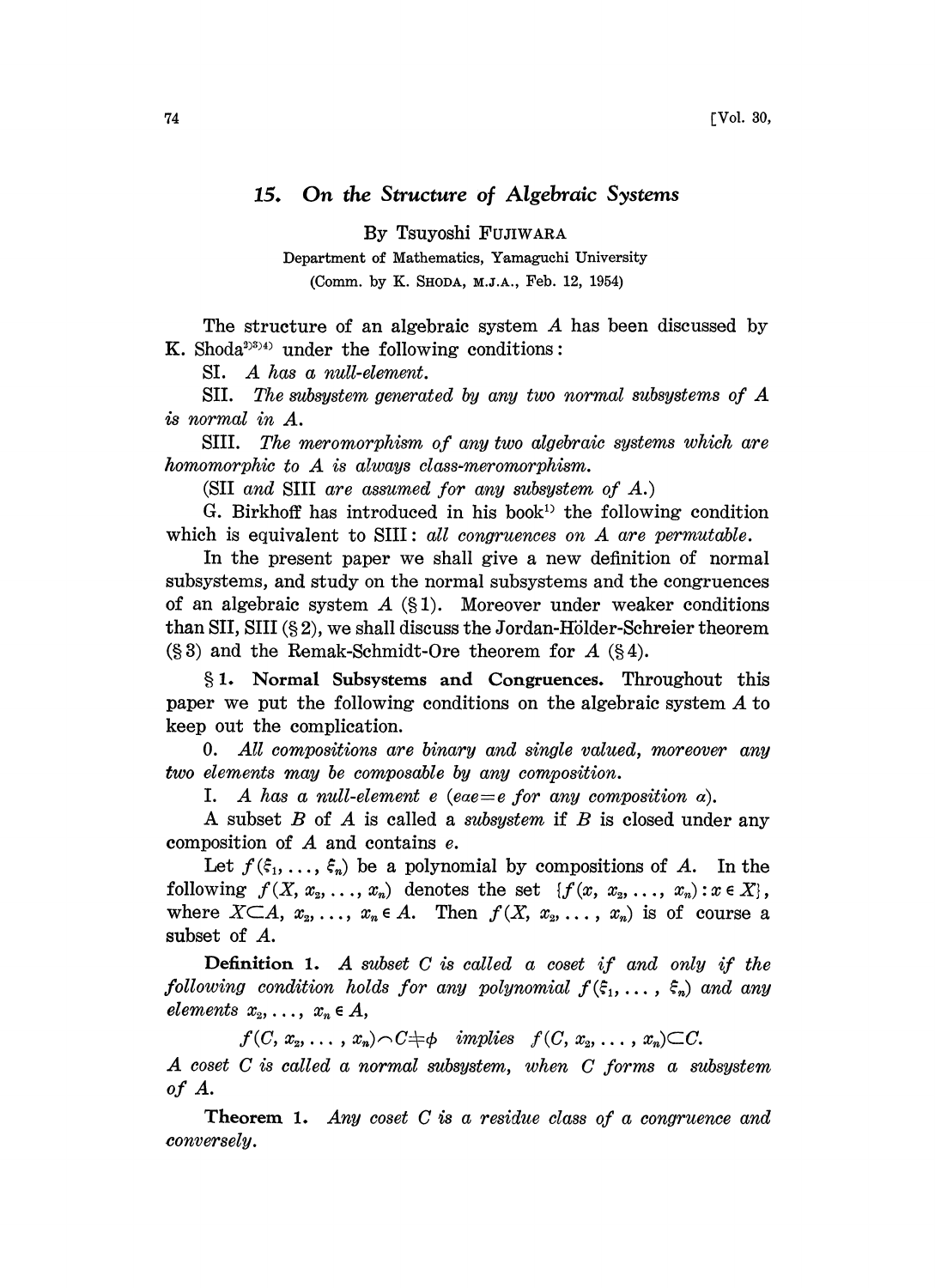*Proof.* We define  $a * b$   $(a, b \in A)$  when there exist polynomials  $f_1, \ldots, f_n$  such that

a ..., f (C, A(C, .., b.

It is easily verified that the relation  $\theta$  is a congruence on A. Since  $C\subset f(C)$  for the polynomial  $f(\xi)=\xi$ , C is contained in a class C' corresponding to the congruence  $\theta$ . Then  $C=C'$  follows from the definitions of  $\theta$  and the coset. Therefore  $\theta$  is a congruence having <sup>a</sup> giving coset C as <sup>a</sup> class. The converse follows from the property of the congruence.

Remark. In order that any two elements of  $C$  are to be congruent by a congruence  $\varphi$ , it is necessary that  $\varphi$  has the property of  $\theta$ . Hence the congruence  $\theta$  is the least one corresponding to the coset C.

K. Shoda and G. Birkhoff have defined normal subsystems as follows: The residue class of  $A$  with respect to a congruence which contains <sup>e</sup> is called a normal subsystem of A. This definition is evidently equivalent to our definition.

In the following  $\theta_L$  denotes the congruence of a subsystem L,  $\theta_L(B)$  the congruence naturally induced by  $\theta_L$  on  $B\subset L$ .  $B/\theta_L$  denotes the residue class system of B with respect to  $\theta_L(B)$ . For a subset  $M \subset B$ , we denote by  $(M|\theta_L(B))$  the set  $\{x: x \stackrel{\theta_L(B)}{\equiv \equiv} m \in M\}$ . If M is a subsystem of B, then the set  $(M|\theta_L(B))$  forms clearly a subsystem of B.

**Theorem 2.** Let C be any subsystem such that  $(B|\theta_L) \supset C \supset B$ . Then  $C/\theta_L$  and  $B/\theta_L$  are isomorphic.

*Proof.* Let  $\{C_i\}$  be the set of all cosets of C corresponding to  $\theta_L(C)$ , and let  $B_i = C_i \cap B$ , then  $\{B_i\}$  is the set of all the cosets of B corresponding to  $\theta_L(B)$ . And the correspondence  $C_i \leftrightarrow B_i$  is evidently an isomorphism of  $C/\theta_L$  and  $B/\theta_L$ .

Theorem 3. Let  $L\supset B\supset C$ ,  $M\supset C$ , and  $\theta_L(C)\leq \varphi_M(C)$ . Then the congruence  $\varphi_M(C)$  can be extended on the subsystem  $(C|\theta_L(B))$ .

*Proof.* Let  $a, b \in (C | \theta_L(B))$ . We define  $a \sim b$  if and only if there exist  $x_1, x_2 \in C$  such that  $a \frac{\theta_L(B)}{1-\theta} x_1 \frac{\theta_L(B)}{1-\theta} b$ . Then it is easily verified that the relation  $\sim$  is a congruence on  $(C|\theta_L(B))$ . And by  $\theta_L(C)$ 

 $\leq \varphi_M(C)$  the congruence  $\sim$  is equivalent to  $\varphi_M(C)$  on C.<br>
In the following we denote by  $[\varphi_M(C)|\theta_L(B)]$  the ex-<br>
gruence of  $\varphi_M(C)$  as in Theorem 3.<br>
Definition 2. Let N be a normal subsystem of A TV In the following we denote by  $[\varphi_M(C)|\theta_L(B)]$  the extended congruence of  $\varphi_M(C)$  as in Theorem 3.<br>Definition 2. Let N be a normal subsystem of A. The congruence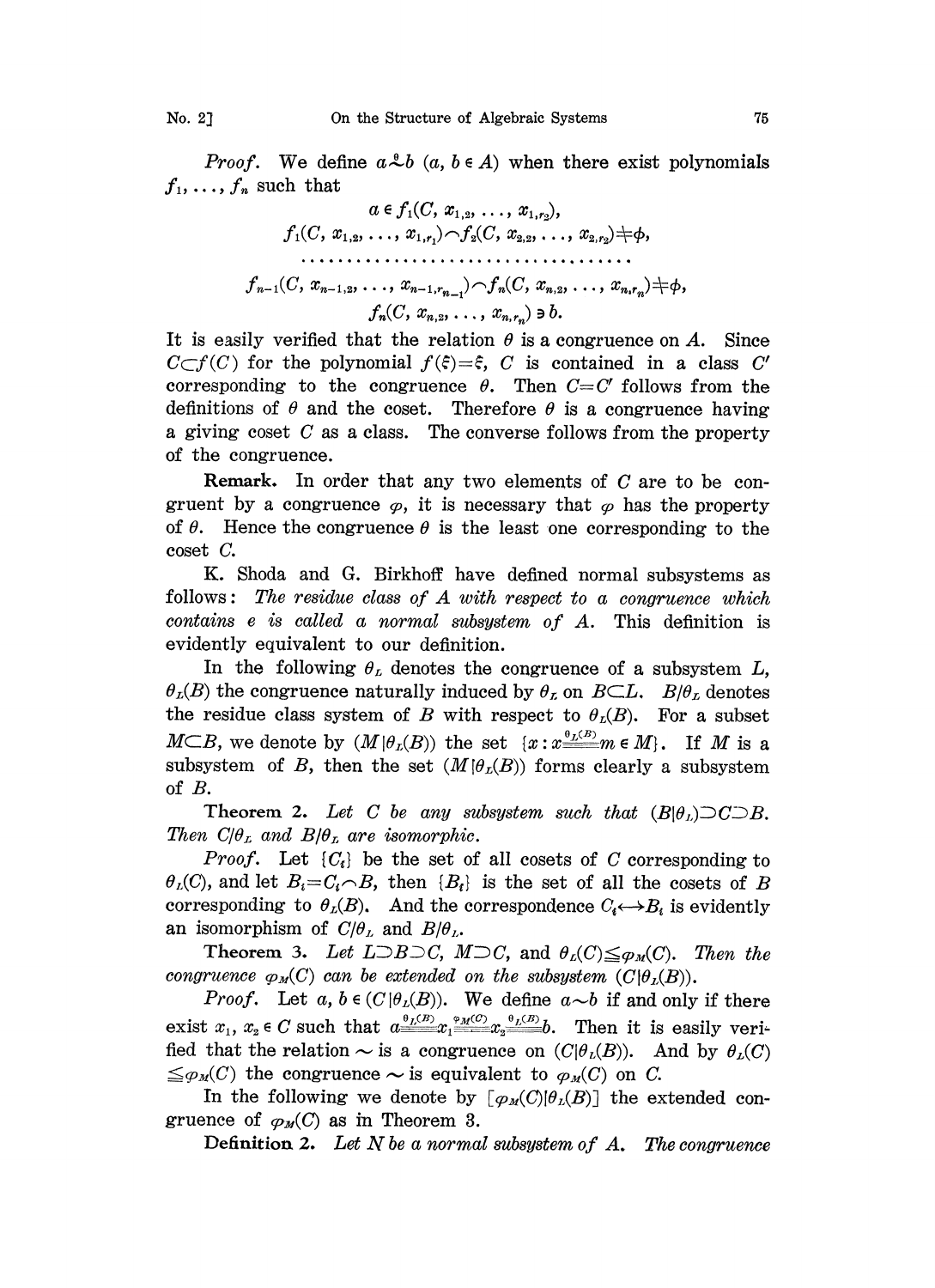$\theta$  is called a lower-congruence if  $\theta$  is a least congruence corresponding to N.

The lower-congruence corresponding to  $N$  may be constructed as in the proof of Theorem 1. Hence we can easily prove the following:

Theorem 4. The join of any two lower-congruences is a lowercongruence.

§2. Conditions for Algebraic Systems. In order to extend our theory, we discuss some conditions for the algebraic system  $A$ .

Let  $\theta(B)$  be a congruence on a subsystem B. We denote by  $S_x(\theta(B))$  the coset containing  $x \in B$  which corresponds to  $\theta(B)$ , and for convenience, by  $S(\theta(B))$  the normal subsystem  $S_{\epsilon}(\theta(B))$ .

We consider the following conditions:

II.  $(S(\theta)|\varphi) = (S(\varphi)|\theta)$  for any lower-congruences  $\theta$ ,  $\varphi$  on A.

II\*.  $(S(\theta_L(L\cap M))|\varphi_M(L\cap M))=(S(\varphi_M(L\cap M))|\theta_L(L\cap M))$  for any lower-congruences  $\theta_L$  and  $\varphi_M$  on L and M respectively, where L, M are any subsystems which appear in normal chains of A.

III.  $(S(\theta)|\varphi)=(S_x(\varphi)|\theta)$  for an element x satisfying  $S(\theta)\cap S_x(\varphi)+\phi$ , where  $\theta$  and  $\varphi$  are lower-congruences on A.

Using our notations we can describe the condition SIII as follows

 $(S_x(\theta)|\varphi)=(S_y(\varphi)|\theta)$  for x, y satisfying  $S_x(\theta)\cap S_y(\varphi)+\varphi$ .

Then the condition SIII<sup>\*</sup> that any subsystem  $B$  of  $A$  satisfies the condition SIII can be described as follows:

> $(S_{\mathbf{z}}(\theta(B))|\varphi(B))=(S_{\mathbf{y}}(\varphi(B))|\theta(B))$  for x, y satisfying  $S_n(\theta(B)) \cap S_n(\varphi(B)) \neq \phi.$

By the above descriptions of the conditions we can easily see the following implications:

 $SIII^* \rightarrow SIII \rightarrow III \rightarrow II$  and  $SIII^* \rightarrow II^* \rightarrow II$ .

We now prove the

Theorem 5. The condition SII implies II.

*Proof.* Let  $\theta$ ,  $\varphi$  be any lower-congruences on A. Let  $\omega$  be the lower-congruence corresponding to the subsystem  $B$  generated by  $S(\theta)$  and  $S(\phi)$ . Since the subsystem  $(S(\theta)|\phi)$  contains  $S(\theta)$  and  $S(\phi)$ ,  $S(\omega)=B\subset (S(\theta)|\varphi)$ . On the other hand,  $S(\omega)\supset S(\varphi)$  implies  $\omega \geq \varphi$ , and therefore  $S(\omega) \supset (S(\theta)|\varphi)$ . Hence  $S(\omega) = (S(\theta)|\varphi)$ . Similarly  $S(\omega) =$  $(S(\varphi)|\theta)$ . Therefore we get  $(S(\theta)|\varphi) = (S(\varphi)|\theta)$ .

**Theorem 6.** If A has the condition II, then the set  $\mathcal{R}_A$  of all the normal subsystems of A forms a modular lattice under meet, the intersection and join  $S(\theta) \setminus S(\varphi) = (S(\theta)|\varphi)$  where  $\theta$ ,  $\varphi$  are lower-congruences on A.

*Proof.* Let  $\theta$ ,  $\varphi$  be lower-congruences. Then  $S(\theta) \sim S(\varphi) = S(\theta \sim \varphi)$ , since  $S(\theta) \sim S(\phi) = (S(\theta)|\phi) = (S(\phi)|\theta)$ . By the definition we have  $S(\theta)$  $\widehat{\mathcal{S}}(\varphi)=\mathcal{S}(\theta\widehat{\phantom{\alpha}}\varphi)$ .  $\theta\widehat{\phantom{\alpha}}\varphi$  is not always a lower-congruence, we denote by  $\overline{\theta \cap \varphi}$  the lower-congruence corresponding to  $S(\theta \cap \varphi)$ . Then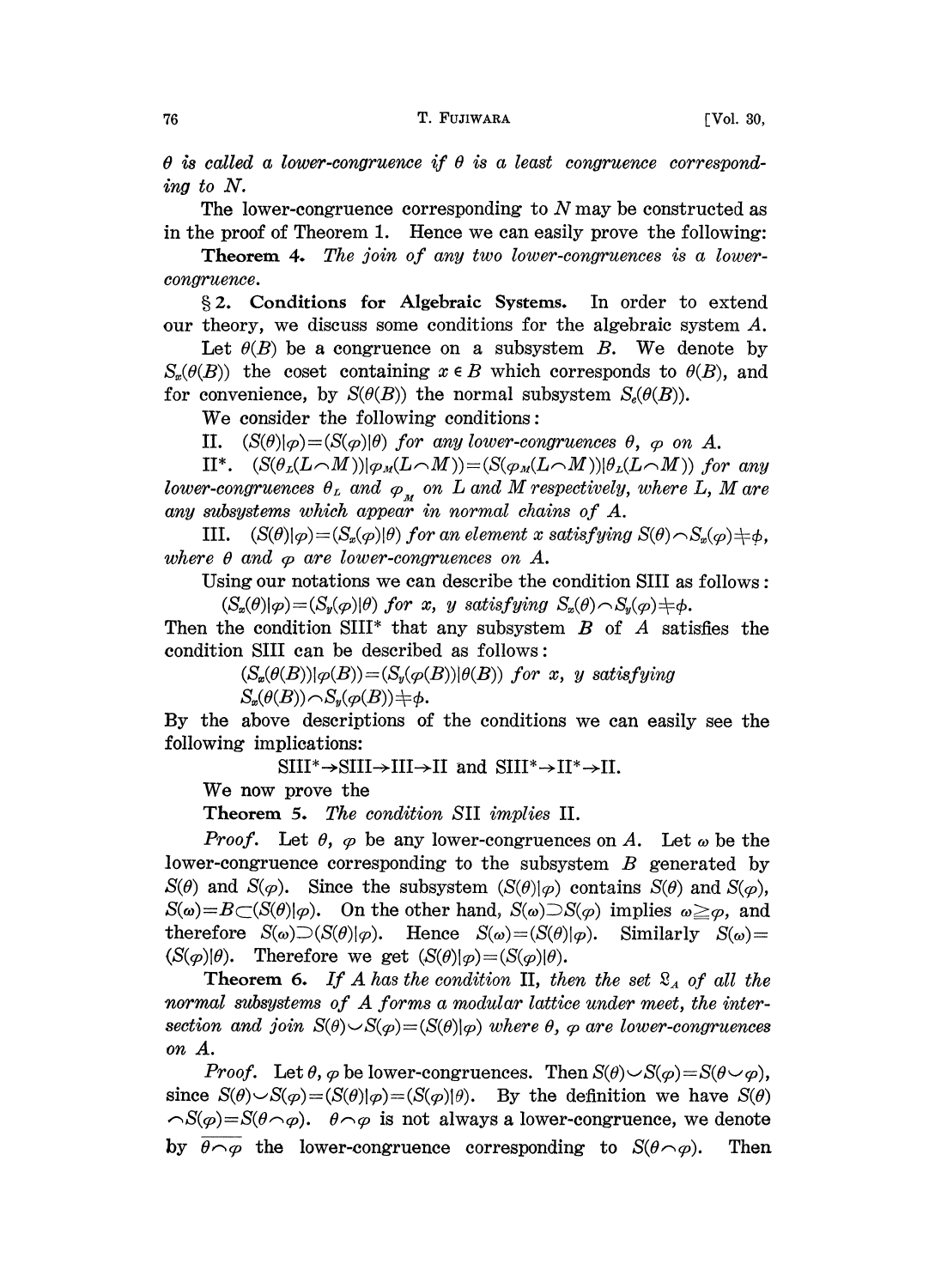$(S(\theta) \cap S(\varphi)) \cup S(\theta) = S(\theta \cap \varphi) \cup S(\theta) = S(\overline{\theta} \cap \varphi) \cup S(\theta) = S(\overline{\theta} \cap \varphi) \cup \theta) = S(\theta)$ .<br>Since  $\theta \cup \varphi$  is a lower-congruence,  $(S(\theta) \cup S(\varphi)) \cap S(\theta) = S(\theta \cup \varphi) \cap S(\theta)$ <br> $-S(\theta \cup \varphi) \cap S(\theta)$ . Hence  $S$ , forms a lattice Since  $\theta \sim \varphi$  is a lower-congruence,  $(S(\theta) \sim S(\varphi)) \sim S(\theta) = S(\theta \sim \varphi) \sim S(\theta)$ <br>=S( $(\theta \sim \varphi) \sim \theta$ )=S( $\theta$ ). Hence  $\Omega_A$  forms a lattice.

Let  $\theta$ ,  $\varphi_i$  be lower-congruences. Let  $S(\varphi_1) \subseteq S(\varphi_2)$  and  $S(\varphi_1) \cup$  $S(\theta) = S(\varphi_2) \setminus S(\theta)$ . From  $S(\varphi_1) \subseteq S(\varphi_2)$  we get  $\varphi_1 < \varphi_2$ . Then  $(S(\theta)|\varphi_1)/\varphi_2$  $\varphi_1 = S(\varphi_1) \sim S(\theta)/\varphi_1 = S(\varphi_2) \sim S(\theta)/\varphi_1 \sim S(\varphi_2)/\varphi_1$ . Hence  $S(\varphi_2)/\varphi_1$  contains at least one coset different from  $S(\varphi_1)$ . Hence  $S(\varphi_1) \cap S(\theta) \subseteq S(\varphi_2) \cap$  $S(\theta)$ . Therefore  $\mathfrak{L}_A$  is modular.

§ 3. Normal Chains. We denote by  $B/|N|$  the residue class system of  $B(\subset A)$  with respect to the greatest congruence corresponding to a normal subsystem  $N$  of  $B$ .

Theorem 7. (Schreier theorem for normal chains) If A has the condition  $II^*$ , then any two finite normal chains

(1)  $A=A_0\supset S(\theta_0(A_0))=A_1\supset \cdots \supset S(\theta_{n-1}(A_{n-1}))=A_n=e,$ 

( 2 )  $A=B_0\supset S(\varphi_0(B_0))=B_1\supset \cdots \supset S(\varphi_{m-1}(B_{m-1}))=B_m=e$ 

can be refined by interpolation of terms  $A_{i,j} = (A_i \cap B_j | \theta_i(A_i))$  and  $B_{i,j}$  $=(A_i \cap B_j | \varphi_i(B_i))$  such that  $A_{i,j}/A_{i,j+1}$  and  $B_{i,j}/B_{i+1,j}$  are isomorphic, where  $\theta_i(A_i),\varphi_j(B_j)$  are lower-congruences on  $A_i$ ,  $B_j$  respectively.

*Proof.* Let  $\omega(A_i \cap B_j) = \theta_i(A_i \cap B_j) \cup \varphi_i(A_i \cap B_j)$ . Then  $[\omega(A_i \cap B_j)]$  $\theta_i(A_i)$  is just defined on  $(A_i \cap B_i | \theta_i(A_i))$ . And we get

$$
S([\omega(A_i \cap B_j)|\theta_i(A_i)]) = (S(\omega(A_i \cap B_j))|\theta_i(A_i))
$$
  
=  $(S(\theta_i(A_i \cap B_j) \cup \varphi_j(A_i \cap B_j))|\theta_i(A_i)) = ((S(\varphi_j(A_i \cap B_j))|\theta_i(A_i))$   
=  $(S(\varphi_j(A_i \cap B_j))|\theta_i(A_i)) = (A_i \cap S(\varphi_j(B_j))|\theta_i(A_i))$   
=  $(A_i \cap B_{j+1}|\theta_i(A_i)) = A_{i,j+1}.$ 

Hence (1) is refined by interpolation of terms  $A_{i,j}$ . Similarly (2) is refined by interpolation of terms  $B_{i,j}$ .

Since 
$$
(A_i \cap B_j | [\omega(A_i \cap B_j)| \theta_i(A_i)]) = (A_i \cap B_j | \theta_i(A_i))
$$
, we get  
\n $(A_i \cap B_j | \theta_i(A_i)) / [\omega(A_i \cap B_j)| \theta_i(A_i)]$   
\n $\cong A_i \cap B_j / [\omega(A_i \cap B_j)| \theta_i(A_i)] = A_i \cap B_j / \omega(A_i \cap B_j)$ .

 $\cong A_i \cap B_j/[\omega(A_i \cap B_j)|\theta_i(A_i)] = A_i \cap B_j/\omega(A_i \cap B_j).$ <br>Similarly  $(A_i \cap B_j|\varphi_j(B_j))/[\omega(A_i \cap B_j)|\varphi_j(B_j)] \cong A_i \cap B_j/\omega(A_i \cap B_j).$  Hence  $A_{i,j}[\omega(A_i \cap B_j)|\theta_i(A_i)] \cong B_{i,j}[\omega(A_i \cap B_j)|\varphi_i(B_j)].$  Therefore  $A_{i,j}/A_{i,j+1} \cong$  $B_{\iota,\,j}/B_{\iota+1,\,j}.$ 

Remark. The Schreier theorem for normal chains consisting of normal subsystems follows from the modularity of the lattice  $\mathcal{L}_{A}$ .

§4. Direct Decompositions. In the following we assume that A has not only the conditions <sup>0</sup> and <sup>I</sup> but also III.

**Theorem 8.** Let  $\theta$ ,  $\varphi$  be any lower-congruences on A such that  $\theta \cap \varphi = 0$ , then  $S(\theta \cup \varphi)$  and  $S(\theta) \times S(\varphi)$  are isomorphic.

*Proof.* For any element x in  $S(\theta \sim \varphi)$ , we denote by  $S_{\varphi}(\theta)$  the coset of  $S(\theta \sim \varphi)/\theta$  containing x, and by  $S_n(\varphi)$  the coset of  $S(\theta \sim \varphi)/\varphi$ containing x. Then the correspondence  $x \rightarrow (S_x(\varphi), S_x(\theta))$  is a homomorphism of  $S(\theta \sim \varphi)$  onto a subsystem B of  $S(\theta \sim \varphi)/\varphi \times S(\theta \sim \varphi)/\theta$ . Since  $\theta \sim \varphi = 0$ , the homomorphism is an isomorphism. By the condi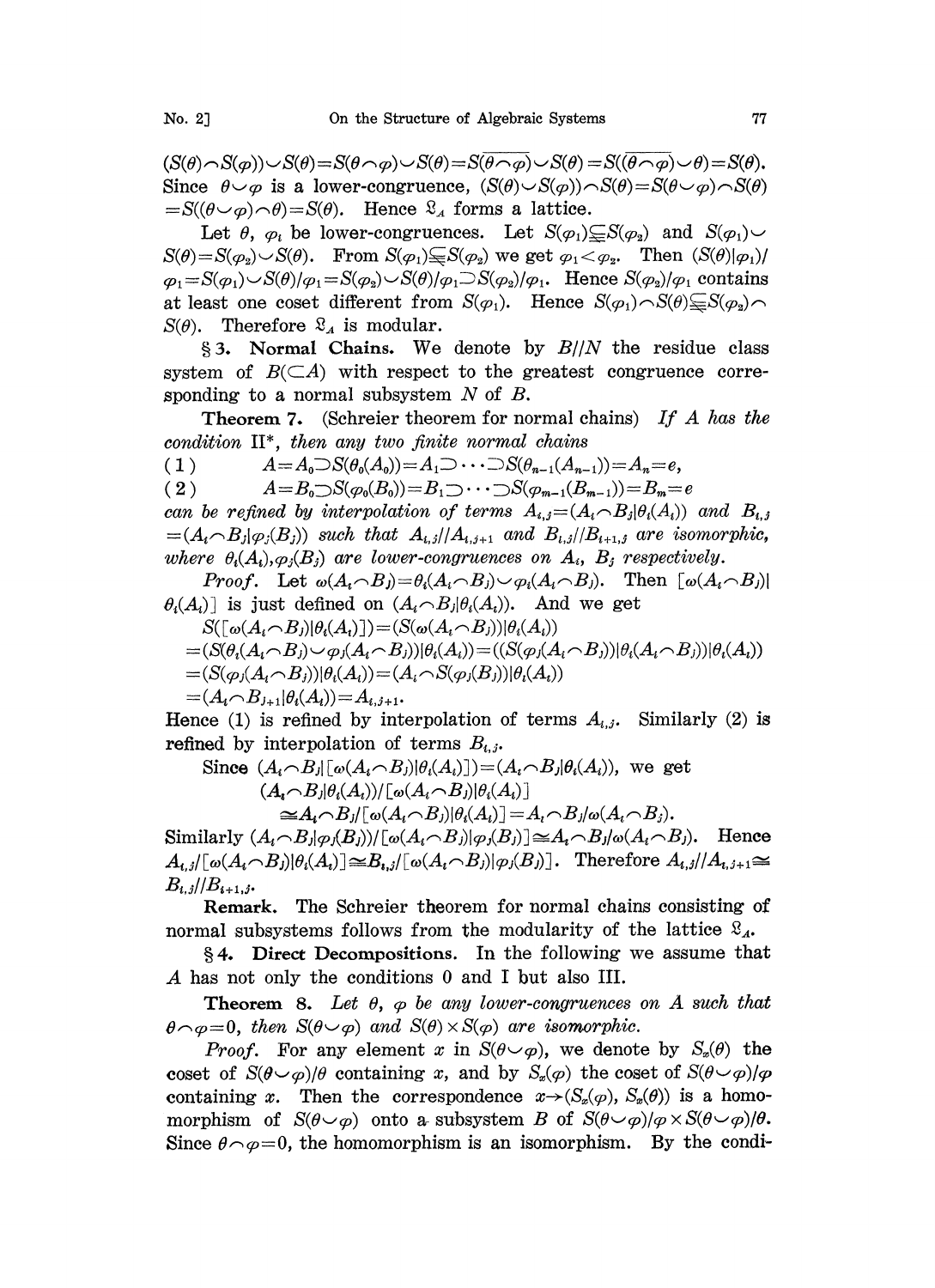tion III, we get  $S_n(\varphi) \cap S_n(\theta) \neq \varphi$  for any x, y in  $S(\theta \circ \varphi)$ . Hence  $B=$  $S(\theta \sim \varphi)/\varphi \times S(\theta \sim \varphi)/\theta$ . Using  $\theta \sim \varphi=0$ , we get easily

 $S(\theta \cup \varphi)/\varphi = (S(\theta)|\varphi)/\varphi \cong S(\theta)/\theta \cap \varphi = S(\theta).$ 

Similarly  $S(\theta \sim \varphi)/\theta \cong S(\varphi)$ . Hence  $S(\theta \sim \varphi)$  and  $S(\theta) \times S(\varphi)$  are isomorphic,

**Theorem 9.** Let  $A = S(\theta_1) \cup \cdots \cup S(\theta_n)$  be any representation of A as a direct join decomposition in the lattice  $\mathfrak{L}_4$ . Then A is isomorphic to  $S(\theta_1) \times \cdots \times S(\theta_n)$  if A has the condition (\*):  $S(\theta) = e$  implies  $\theta = 0$ .

*Proof.* There exist lower-congruences  $\theta'$ , such the **Putting**  $\theta'$ , in place of  $\theta$ , we get by the assumption *Proof.* There exist lower-congruences  $\theta'$  such that  $S(\theta') = S(\theta_i)$ .  $(S(\theta')_1) \cup \cdots \cup S(\theta'_{i-1})) \cap S(\theta') = e$ . Hence  $S(\theta'_1 \cup \cdots \cup \theta'_{i-1}) \cap S(\theta'_i) = e$ ,  $S((\theta'_1 \cup \cdots \cup \theta'_{i-1}) \cap \theta'_i)=e$ . Using the condition (\*), we get  $(\theta'_1 \cup \cdots \theta'_i)=e$ .  $\langle \psi_1,\psi_2\rangle$ ,  $\theta'_1=0$ . Hence by Theorems 4 and 8, we get  $S(\theta'_1\vee\dots\vee\theta'_n)$  $\cong S(\theta'_1 \cup \cdots \cup \theta'_{i-1}) \times S(\theta'_i).$  Therefore  $A \cong S(\theta_1) \times \cdots \times S(\theta_n).$ 

Theorem 10. Let  $A \cong A_1 \times \cdots \times A_n$  be any representation of A as <sup>a</sup> direct product. If A has not an infinite normal chain, then there exist lower-congruences  $\theta_1, \ldots, \theta_n$  such that  $S(\theta_i) \cong A_i$  and  $A=S(\theta_1)\cup\cdots\cup S(\theta_n)$  is a direct join decomposition in the lattice  $\mathfrak{L}_A$ .

*Proof.* We denote by  $A \ni a \sim (a_1, \ldots, a_n) \in A_1 \times \cdots \times A_n$  the correspondence of the isomorphism of A and  $A_1 \times \cdots \times A_n$ . We define  $(a_1,\ldots,a_n)\sim a \stackrel{\theta' k}{\equiv} b \sim (b_1,\ldots,b_n)$  when  $a_k=b_k$  for  $k\neq i$ . Then  $\theta'_i$  is a congruence on A such that  $S(\theta') \cong A_i$ . Let  $\theta_1, \ldots, \theta_n$  be lowercongruences such that  $S(\theta_i)=S(\theta'_i)$ , then  $A\cong S(\theta_1)\times\cdots\times S(\theta_n)$ . Since  $\theta'$ <sub>1</sub>, ...,  $\theta'$ <sub>n</sub> are independent,  $\theta$ <sub>1</sub>, ...,  $\theta$ <sub>n</sub> are independent. Hence by Theorems 4 and 8,  $S(\theta_1 \cup \cdots \cup \theta_i) \cong S(\theta_1 \cup \cdots \cup \theta_{i-1}) \times S(\theta_i)$ . Therefore  $S(\theta_1 \cup \cdots \cup \theta_n) \cong S(\theta_1) \times \cdots \times S(\theta_n) \cong A$ . If  $S(\theta_1 \cup \cdots \cup \theta_n) \subseteq A$ , then there exists an infinite normal chain of A. This contradicts the assumption of this theorem. Hence  $A=S(\theta_1\cup\cdots\cup\theta_n)=S(\theta_1)\cup\cdots$  $\mathcal{S}(\theta_n)$ . And it is evident that  $A=S(\theta_1)\cup\cdots\cup S(\theta_n)$  is a direct join decomposition in the lattice  $\mathfrak{L}_A$ .

Theorem 11. (Remak-Schmidt-Ore theorem for direct join compositions) Let  $A=S(\theta_1)\cup\cdots\cup S(\theta_n)=S(\phi_1)\cup\cdots\cup S(\phi_m)$  be any two representations as a direct join decomposition of indecomposable factors in the lattice  $\mathfrak{L}_A$ . If (i) A has the condition (\*), (ii)  $\mathfrak{L}_A$  has finite length, then  $n=m$ , and  $S(\theta_i)$ ,  $S(\varphi_j)$  are pairwise isomorphic, moreover  $S(\theta_i)$  and  $S(\varphi_i)$  are mutually replaceable.

*Proof.* By the modularity of  $\mathcal{R}_A$ , we get that  $n=m$ , and  $S(\theta_i)$ ,  $S(\varphi_i)$  are pairwise projective, moreover  $S(\theta_i)$  and  $S(\varphi_i)$  are mutually replaceable. Assuming that  $\theta_1, \ldots, \theta_n, \varphi_1, \ldots, \varphi_m$  are lower-congruences without loss of generality, we get that  $\theta_i^* = \theta_1 \cup \cdots \cup \theta_{i-1}$  $\psi \rightarrow \theta_{i+1} \circ \cdots \circ \theta_n$  is a lower-congruence. Hence  $A/\theta_i^* = (S(\theta_i)|\theta_i^*)/\theta_i^* \approx S(\theta_i)$  $\theta_i^* = S(\theta_i)/\theta_i \smile \theta_i^* = S(\theta_i)$ . Similarly  $A/\theta_i^* = (S(\varphi_i)|\theta_i^*)/\theta_i^* \approx S(\varphi_i)/\theta_i^* = S(\varphi_i)/\theta_i$  $\varphi_j \cap \theta_i^* = S(\varphi_j)$ . Therefore  $S(\theta_i) \cong S(\varphi_j)$ .